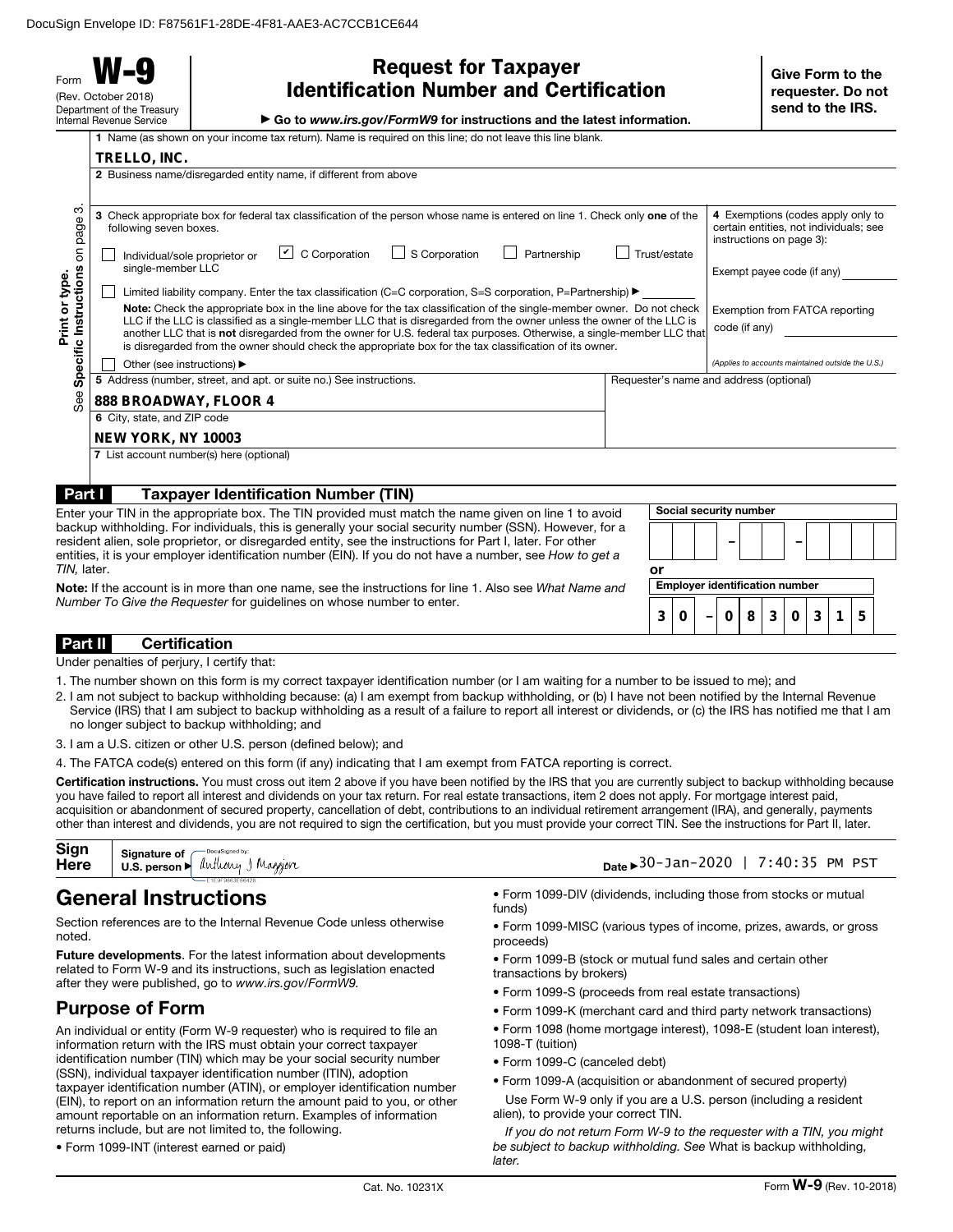By signing the filled-out form, you:

1. Certify that the TIN you are giving is correct (or you are waiting for a number to be issued),

2. Certify that you are not subject to backup withholding, or

3. Claim exemption from backup withholding if you are a U.S. exempt payee. If applicable, you are also certifying that as a U.S. person, your allocable share of any partnership income from a U.S. trade or business is not subject to the withholding tax on foreign partners' share of effectively connected income, and

4. Certify that FATCA code(s) entered on this form (if any) indicating that you are exempt from the FATCA reporting, is correct. See *What is FATCA reporting,* later, for further information.

Note: If you are a U.S. person and a requester gives you a form other than Form W-9 to request your TIN, you must use the requester's form if it is substantially similar to this Form W-9.

Definition of a U.S. person. For federal tax purposes, you are considered a U.S. person if you are:

• An individual who is a U.S. citizen or U.S. resident alien;

• A partnership, corporation, company, or association created or organized in the United States or under the laws of the United States;

• An estate (other than a foreign estate); or

• A domestic trust (as defined in Regulations section 301.7701-7).

Special rules for partnerships. Partnerships that conduct a trade or business in the United States are generally required to pay a withholding tax under section 1446 on any foreign partners' share of effectively connected taxable income from such business. Further, in certain cases where a Form W-9 has not been received, the rules under section 1446 require a partnership to presume that a partner is a foreign person, and pay the section 1446 withholding tax. Therefore, if you are a U.S. person that is a partner in a partnership conducting a trade or business in the United States, provide Form W-9 to the partnership to establish your U.S. status and avoid section 1446 withholding on your share of partnership income.

In the cases below, the following person must give Form W-9 to the partnership for purposes of establishing its U.S. status and avoiding withholding on its allocable share of net income from the partnership conducting a trade or business in the United States.

• In the case of a disregarded entity with a U.S. owner, the U.S. owner of the disregarded entity and not the entity;

• In the case of a grantor trust with a U.S. grantor or other U.S. owner, generally, the U.S. grantor or other U.S. owner of the grantor trust and not the trust; and

• In the case of a U.S. trust (other than a grantor trust), the U.S. trust (other than a grantor trust) and not the beneficiaries of the trust.

Foreign person. If you are a foreign person or the U.S. branch of a foreign bank that has elected to be treated as a U.S. person, do not use Form W-9. Instead, use the appropriate Form W-8 or Form 8233 (see Pub. 515, Withholding of Tax on Nonresident Aliens and Foreign Entities).

Nonresident alien who becomes a resident alien. Generally, only a nonresident alien individual may use the terms of a tax treaty to reduce or eliminate U.S. tax on certain types of income. However, most tax treaties contain a provision known as a "saving clause." Exceptions specified in the saving clause may permit an exemption from tax to continue for certain types of income even after the payee has otherwise become a U.S. resident alien for tax purposes.

If you are a U.S. resident alien who is relying on an exception contained in the saving clause of a tax treaty to claim an exemption from U.S. tax on certain types of income, you must attach a statement to Form W-9 that specifies the following five items.

1. The treaty country. Generally, this must be the same treaty under which you claimed exemption from tax as a nonresident alien.

2. The treaty article addressing the income.

3. The article number (or location) in the tax treaty that contains the saving clause and its exceptions.

4. The type and amount of income that qualifies for the exemption from tax.

5. Sufficient facts to justify the exemption from tax under the terms of the treaty article.

**Example.** Article 20 of the U.S.-China income tax treaty allows an exemption from tax for scholarship income received by a Chinese student temporarily present in the United States. Under U.S. law, this student will become a resident alien for tax purposes if his or her stay in the United States exceeds 5 calendar years. However, paragraph 2 of the first Protocol to the U.S.-China treaty (dated April 30, 1984) allows the provisions of Article 20 to continue to apply even after the Chinese student becomes a resident alien of the United States. A Chinese student who qualifies for this exception (under paragraph 2 of the first protocol) and is relying on this exception to claim an exemption from tax on his or her scholarship or fellowship income would attach to Form W-9 a statement that includes the information described above to support that exemption.

If you are a nonresident alien or a foreign entity, give the requester the appropriate completed Form W-8 or Form 8233.

## Backup Withholding

What is backup withholding? Persons making certain payments to you must under certain conditions withhold and pay to the IRS 24% of such payments. This is called "backup withholding." Payments that may be subject to backup withholding include interest, tax-exempt interest, dividends, broker and barter exchange transactions, rents, royalties, nonemployee pay, payments made in settlement of payment card and third party network transactions, and certain payments from fishing boat operators. Real estate transactions are not subject to backup withholding.

You will not be subject to backup withholding on payments you receive if you give the requester your correct TIN, make the proper certifications, and report all your taxable interest and dividends on your tax return.

#### Payments you receive will be subject to backup withholding if:

1. You do not furnish your TIN to the requester,

2. You do not certify your TIN when required (see the instructions for Part II for details),

3. The IRS tells the requester that you furnished an incorrect TIN,

4. The IRS tells you that you are subject to backup withholding because you did not report all your interest and dividends on your tax return (for reportable interest and dividends only), or

5. You do not certify to the requester that you are not subject to backup withholding under 4 above (for reportable interest and dividend accounts opened after 1983 only).

Certain payees and payments are exempt from backup withholding. See *Exempt payee code,* later, and the separate Instructions for the Requester of Form W-9 for more information.

Also see *Special rules for partnerships,* earlier.

## What is FATCA Reporting?

The Foreign Account Tax Compliance Act (FATCA) requires a participating foreign financial institution to report all United States account holders that are specified United States persons. Certain payees are exempt from FATCA reporting. See *Exemption from FATCA reporting code,* later, and the Instructions for the Requester of Form W-9 for more information.

## Updating Your Information

You must provide updated information to any person to whom you claimed to be an exempt payee if you are no longer an exempt payee and anticipate receiving reportable payments in the future from this person. For example, you may need to provide updated information if you are a C corporation that elects to be an S corporation, or if you no longer are tax exempt. In addition, you must furnish a new Form W-9 if the name or TIN changes for the account; for example, if the grantor of a grantor trust dies.

## **Penalties**

Failure to furnish TIN. If you fail to furnish your correct TIN to a requester, you are subject to a penalty of \$50 for each such failure unless your failure is due to reasonable cause and not to willful neglect.

Civil penalty for false information with respect to withholding. If you make a false statement with no reasonable basis that results in no backup withholding, you are subject to a \$500 penalty.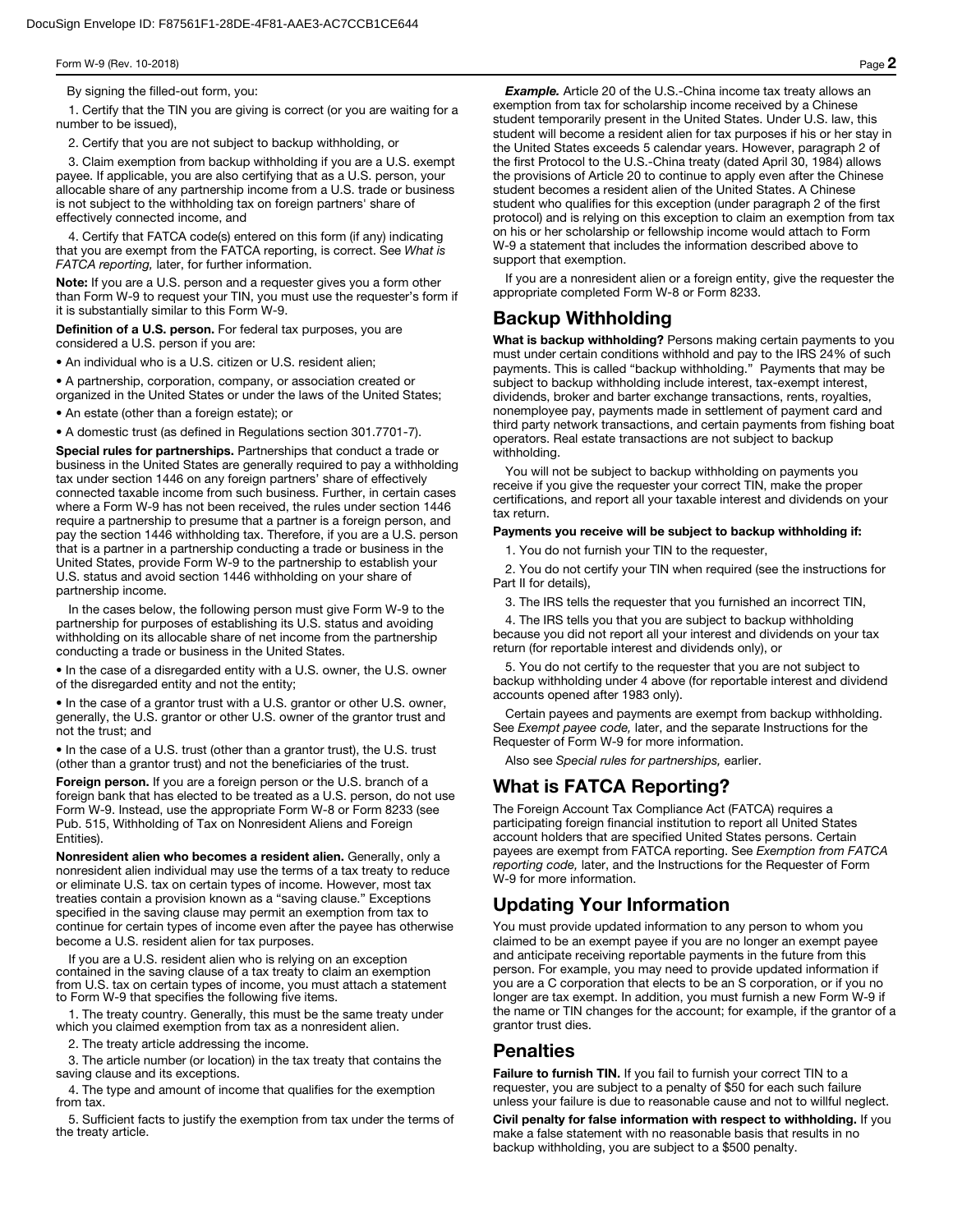Criminal penalty for falsifying information. Willfully falsifying certifications or affirmations may subject you to criminal penalties including fines and/or imprisonment.

Misuse of TINs. If the requester discloses or uses TINs in violation of federal law, the requester may be subject to civil and criminal penalties.

# Specific Instructions

#### Line 1

You must enter one of the following on this line; do not leave this line blank. The name should match the name on your tax return.

If this Form W-9 is for a joint account (other than an account maintained by a foreign financial institution (FFI)), list first, and then circle, the name of the person or entity whose number you entered in Part I of Form W-9. If you are providing Form W-9 to an FFI to document a joint account, each holder of the account that is a U.S. person must provide a Form W-9.

a. Individual. Generally, enter the name shown on your tax return. If you have changed your last name without informing the Social Security Administration (SSA) of the name change, enter your first name, the last name as shown on your social security card, and your new last name.

Note: ITIN applicant: Enter your individual name as it was entered on your Form W-7 application, line 1a. This should also be the same as the name you entered on the Form 1040/1040A/1040EZ you filed with your application.

b. Sole proprietor or single-member LLC. Enter your individual name as shown on your 1040/1040A/1040EZ on line 1. You may enter your business, trade, or "doing business as" (DBA) name on line 2.

c. Partnership, LLC that is not a single-member LLC, C corporation, or S corporation. Enter the entity's name as shown on the entity's tax return on line 1 and any business, trade, or DBA name on line 2.

d. Other entities. Enter your name as shown on required U.S. federal tax documents on line 1. This name should match the name shown on the charter or other legal document creating the entity. You may enter any business, trade, or DBA name on line 2.

e. Disregarded entity. For U.S. federal tax purposes, an entity that is disregarded as an entity separate from its owner is treated as a "disregarded entity." See Regulations section 301.7701-2(c)(2)(iii). Enter the owner's name on line 1. The name of the entity entered on line 1 should never be a disregarded entity. The name on line 1 should be the name shown on the income tax return on which the income should be reported. For example, if a foreign LLC that is treated as a disregarded entity for U.S. federal tax purposes has a single owner that is a U.S. person, the U.S. owner's name is required to be provided on line 1. If the direct owner of the entity is also a disregarded entity, enter the first owner that is not disregarded for federal tax purposes. Enter the disregarded entity's name on line 2, "Business name/disregarded entity name." If the owner of the disregarded entity is a foreign person, the owner must complete an appropriate Form W-8 instead of a Form W-9. This is the case even if the foreign person has a U.S. TIN.

#### Line 2

If you have a business name, trade name, DBA name, or disregarded entity name, you may enter it on line 2.

#### Line 3

Check the appropriate box on line 3 for the U.S. federal tax classification of the person whose name is entered on line 1. Check only one box on line 3.

| IF the entity/person on line 1 is<br>$a(n) \ldots$                                                                                                                                                                                                                                                                  | THEN check the box for                                                                                                                            |
|---------------------------------------------------------------------------------------------------------------------------------------------------------------------------------------------------------------------------------------------------------------------------------------------------------------------|---------------------------------------------------------------------------------------------------------------------------------------------------|
| • Corporation                                                                                                                                                                                                                                                                                                       | Corporation                                                                                                                                       |
| • Individual<br>• Sole proprietorship, or<br>Single-member limited liability<br>company (LLC) owned by an<br>individual and disregarded for U.S.<br>federal tax purposes.                                                                                                                                           | Individual/sole proprietor or single-<br>member LLC                                                                                               |
| • LLC treated as a partnership for<br>U.S. federal tax purposes,<br>• LLC that has filed Form 8832 or<br>2553 to be taxed as a corporation,<br>or<br>• LLC that is disregarded as an<br>entity separate from its owner but<br>the owner is another LLC that is<br>not disregarded for U.S. federal tax<br>purposes. | Limited liability company and enter<br>the appropriate tax classification.<br>$(P =$ Partnership; $C = C$ corporation;<br>or $S = S$ corporation) |
| • Partnership                                                                                                                                                                                                                                                                                                       | Partnership                                                                                                                                       |

## Line 4, Exemptions

If you are exempt from backup withholding and/or FATCA reporting, enter in the appropriate space on line 4 any code(s) that may apply to you.

Trust/estate Trust/estate

#### Exempt payee code.

• Generally, individuals (including sole proprietors) are not exempt from backup withholding.

• Except as provided below, corporations are exempt from backup withholding for certain payments, including interest and dividends.

• Corporations are not exempt from backup withholding for payments made in settlement of payment card or third party network transactions.

• Corporations are not exempt from backup withholding with respect to attorneys' fees or gross proceeds paid to attorneys, and corporations that provide medical or health care services are not exempt with respect to payments reportable on Form 1099-MISC.

The following codes identify payees that are exempt from backup withholding. Enter the appropriate code in the space in line 4.

1—An organization exempt from tax under section 501(a), any IRA, or a custodial account under section 403(b)(7) if the account satisfies the requirements of section 401(f)(2)

2—The United States or any of its agencies or instrumentalities

3—A state, the District of Columbia, a U.S. commonwealth or possession, or any of their political subdivisions or instrumentalities

4—A foreign government or any of its political subdivisions, agencies, or instrumentalities

#### 5—A corporation

6—A dealer in securities or commodities required to register in the United States, the District of Columbia, or a U.S. commonwealth or possession

7—A futures commission merchant registered with the Commodity Futures Trading Commission

8—A real estate investment trust

9—An entity registered at all times during the tax year under the Investment Company Act of 1940

10—A common trust fund operated by a bank under section 584(a)

11—A financial institution

12—A middleman known in the investment community as a nominee or custodian

13—A trust exempt from tax under section 664 or described in section 4947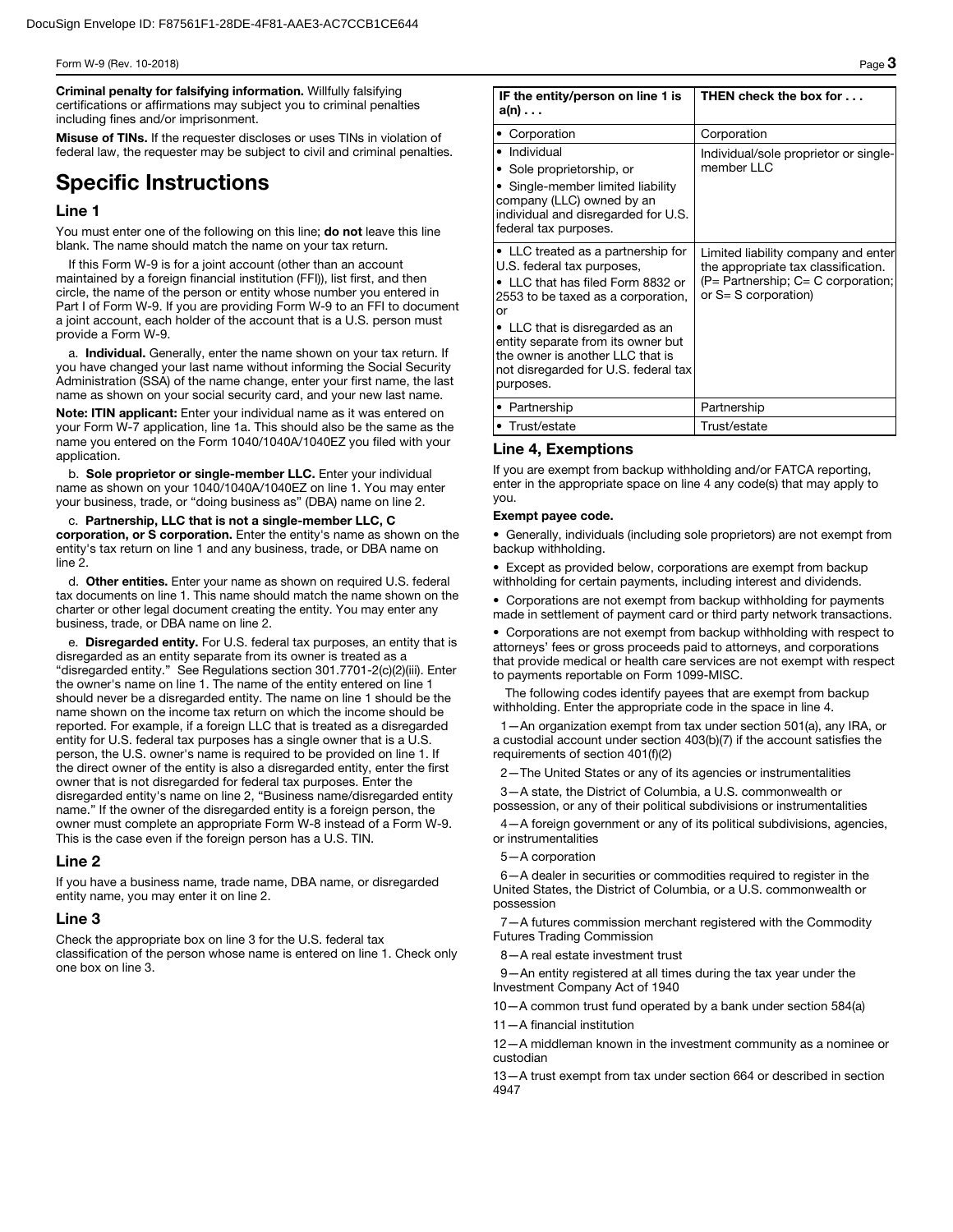#### Form W-9 (Rev. 10-2018) Page  $\boldsymbol{4}$

The following chart shows types of payments that may be exempt from backup withholding. The chart applies to the exempt payees listed above, 1 through 13.

| IF the payment is for $\dots$                                                                | THEN the payment is exempt<br>for $\ldots$                                                                                                                                                                                      |
|----------------------------------------------------------------------------------------------|---------------------------------------------------------------------------------------------------------------------------------------------------------------------------------------------------------------------------------|
| Interest and dividend payments                                                               | All exempt payees except<br>for $7$                                                                                                                                                                                             |
| <b>Broker transactions</b>                                                                   | Exempt payees 1 through 4 and 6<br>through 11 and all C corporations.<br>S corporations must not enter an<br>exempt payee code because they<br>are exempt only for sales of<br>noncovered securities acquired<br>prior to 2012. |
| Barter exchange transactions and<br>patronage dividends                                      | Exempt payees 1 through 4                                                                                                                                                                                                       |
| Payments over \$600 required to be<br>reported and direct sales over<br>\$5.000 <sup>1</sup> | Generally, exempt payees<br>1 through $5^2$                                                                                                                                                                                     |
| Payments made in settlement of<br>payment card or third party network<br>transactions        | Exempt payees 1 through 4                                                                                                                                                                                                       |

 $<sup>1</sup>$  See Form 1099-MISC, Miscellaneous Income, and its instructions.</sup>

 $^2$  However, the following payments made to a corporation and<br>reportable on Form 1099-MISC are not exempt from backup withholding: medical and health care payments, attorneys' fees, gross proceeds paid to an attorney reportable under section 6045(f), and payments for services paid by a federal executive agency.

Exemption from FATCA reporting code. The following codes identify payees that are exempt from reporting under FATCA. These codes apply to persons submitting this form for accounts maintained outside of the United States by certain foreign financial institutions. Therefore, if you are only submitting this form for an account you hold in the United States, you may leave this field blank. Consult with the person requesting this form if you are uncertain if the financial institution is subject to these requirements. A requester may indicate that a code is not required by providing you with a Form W-9 with "Not Applicable" (or any similar indication) written or printed on the line for a FATCA exemption code.

A—An organization exempt from tax under section 501(a) or any individual retirement plan as defined in section 7701(a)(37)

- The United States or any of its agencies or instrumentalities

C—A state, the District of Columbia, a U.S. commonwealth or possession, or any of their political subdivisions or instrumentalities

D—A corporation the stock of which is regularly traded on one or more established securities markets, as described in Regulations section 1.1472-1(c)(1)(i)

E—A corporation that is a member of the same expanded affiliated group as a corporation described in Regulations section 1.1472-1(c)(1)(i)

F—A dealer in securities, commodities, or derivative financial instruments (including notional principal contracts, futures, forwards, and options) that is registered as such under the laws of the United States or any state

G—A real estate investment trust

H—A regulated investment company as defined in section 851 or an entity registered at all times during the tax year under the Investment Company Act of 1940

I—A common trust fund as defined in section 584(a)

J—A bank as defined in section 581

K—A broker

L—A trust exempt from tax under section 664 or described in section 4947(a)(1)

M—A tax exempt trust under a section 403(b) plan or section 457(g) plan

Note: You may wish to consult with the financial institution requesting this form to determine whether the FATCA code and/or exempt payee code should be completed.

#### Line 5

Enter your address (number, street, and apartment or suite number). This is where the requester of this Form W-9 will mail your information returns. If this address differs from the one the requester already has on file, write NEW at the top. If a new address is provided, there is still a chance the old address will be used until the payor changes your address in their records.

#### Line 6

Enter your city, state, and ZIP code.

## Part I. Taxpayer Identification Number (TIN)

Enter your TIN in the appropriate box. If you are a resident alien and you do not have and are not eligible to get an SSN, your TIN is your IRS individual taxpayer identification number (ITIN). Enter it in the social security number box. If you do not have an ITIN, see *How to get a TIN*  below.

If you are a sole proprietor and you have an EIN, you may enter either your SSN or EIN.

If you are a single-member LLC that is disregarded as an entity separate from its owner, enter the owner's SSN (or EIN, if the owner has one). Do not enter the disregarded entity's EIN. If the LLC is classified as a corporation or partnership, enter the entity's EIN.

Note: See *What Name and Number To Give the Requester,* later, for further clarification of name and TIN combinations.

How to get a TIN. If you do not have a TIN, apply for one immediately. To apply for an SSN, get Form SS-5, Application for a Social Security Card, from your local SSA office or get this form online at *www.SSA.gov*. You may also get this form by calling 1-800-772-1213. Use Form W-7, Application for IRS Individual Taxpayer Identification Number, to apply for an ITIN, or Form SS-4, Application for Employer Identification Number, to apply for an EIN. You can apply for an EIN online by accessing the IRS website at *www.irs.gov/Businesses* and clicking on Employer Identification Number (EIN) under Starting a Business. Go to *www.irs.gov/Forms* to view, download, or print Form W-7 and/or Form SS-4. Or, you can go to *www.irs.gov/OrderForms* to place an order and have Form W-7 and/or SS-4 mailed to you within 10 business days.

If you are asked to complete Form W-9 but do not have a TIN, apply for a TIN and write "Applied For" in the space for the TIN, sign and date the form, and give it to the requester. For interest and dividend payments, and certain payments made with respect to readily tradable instruments, generally you will have 60 days to get a TIN and give it to the requester before you are subject to backup withholding on payments. The 60-day rule does not apply to other types of payments. You will be subject to backup withholding on all such payments until you provide your TIN to the requester.

Note: Entering "Applied For" means that you have already applied for a TIN or that you intend to apply for one soon.

Caution: A disregarded U.S. entity that has a foreign owner must use the appropriate Form W-8.

## Part II. Certification

To establish to the withholding agent that you are a U.S. person, or resident alien, sign Form W-9. You may be requested to sign by the withholding agent even if item 1, 4, or 5 below indicates otherwise.

For a joint account, only the person whose TIN is shown in Part I should sign (when required). In the case of a disregarded entity, the person identified on line 1 must sign. Exempt payees, see *Exempt payee code,* earlier.

Signature requirements. Complete the certification as indicated in items 1 through 5 below.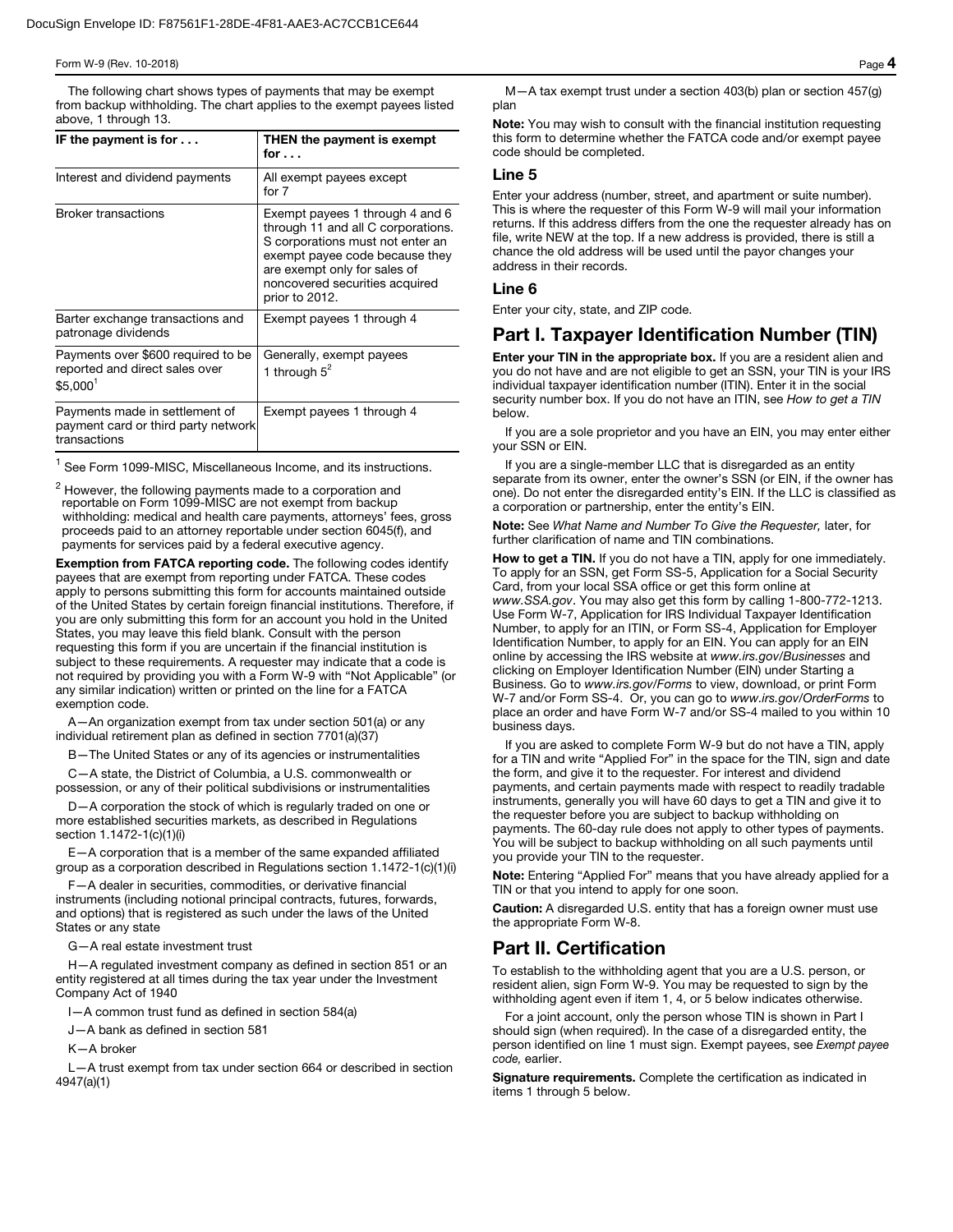1. Interest, dividend, and barter exchange accounts opened before 1984 and broker accounts considered active during 1983. You must give your correct TIN, but you do not have to sign the certification.

2. Interest, dividend, broker, and barter exchange accounts opened after 1983 and broker accounts considered inactive during 1983. You must sign the certification or backup withholding will apply. If you are subject to backup withholding and you are merely providing your correct TIN to the requester, you must cross out item 2 in the certification before signing the form.

3. Real estate transactions. You must sign the certification. You may cross out item 2 of the certification.

4. Other payments. You must give your correct TIN, but you do not have to sign the certification unless you have been notified that you have previously given an incorrect TIN. "Other payments" include payments made in the course of the requester's trade or business for rents, royalties, goods (other than bills for merchandise), medical and health care services (including payments to corporations), payments to a nonemployee for services, payments made in settlement of payment card and third party network transactions, payments to certain fishing boat crew members and fishermen, and gross proceeds paid to attorneys (including payments to corporations).

5. Mortgage interest paid by you, acquisition or abandonment of secured property, cancellation of debt, qualified tuition program payments (under section 529), ABLE accounts (under section 529A), IRA, Coverdell ESA, Archer MSA or HSA contributions or distributions, and pension distributions. You must give your correct TIN, but you do not have to sign the certification.

## What Name and Number To Give the Requester

| For this type of account:                                                                                                | Give name and SSN of:                                                                                         |
|--------------------------------------------------------------------------------------------------------------------------|---------------------------------------------------------------------------------------------------------------|
| 1. Individual                                                                                                            | The individual                                                                                                |
| 2. Two or more individuals (joint<br>account) other than an account<br>maintained by an FFI                              | The actual owner of the account or, if<br>combined funds, the first individual on<br>the account <sup>1</sup> |
| 3. Two or more U.S. persons<br>(joint account maintained by an FFI)                                                      | Each holder of the account                                                                                    |
| 4. Custodial account of a minor<br>(Uniform Gift to Minors Act)                                                          | The minor $^2$                                                                                                |
| 5. a. The usual revocable savings trust<br>(grantor is also trustee)                                                     | The grantor-trustee <sup>1</sup>                                                                              |
| b. So-called trust account that is not<br>a legal or valid trust under state law                                         | The actual owner <sup>1</sup>                                                                                 |
| 6. Sole proprietorship or disregarded<br>entity owned by an individual                                                   | The owner $^3$                                                                                                |
| 7. Grantor trust filing under Optional<br>Form 1099 Filing Method 1 (see<br>Regulations section 1.671-4(b)(2)(i)<br>(A)) | The grantor*                                                                                                  |
| For this type of account:                                                                                                | Give name and EIN of:                                                                                         |
| 8. Disregarded entity not owned by an<br>individual                                                                      | The owner                                                                                                     |
| 9. A valid trust, estate, or pension trust                                                                               | Legal entity <sup>4</sup>                                                                                     |
| 10. Corporation or LLC electing<br>corporate status on Form 8832 or<br>Form 2553                                         | The corporation                                                                                               |
| 11. Association, club, religious,<br>charitable, educational, or other tax-<br>exempt organization                       | The organization                                                                                              |
| 12. Partnership or multi-member LLC<br>13. A broker or registered nominee                                                | The partnership<br>The broker or nominee                                                                      |

| For this type of account:                                                                                                                                                                                  | Give name and EIN of: |
|------------------------------------------------------------------------------------------------------------------------------------------------------------------------------------------------------------|-----------------------|
| 14. Account with the Department of<br>Agriculture in the name of a public<br>entity (such as a state or local<br>government, school district, or<br>prison) that receives agricultural<br>program payments | The public entity     |
| 15. Grantor trust filing under the Form<br>1041 Filing Method or the Optional<br>Form 1099 Filing Method 2 (see<br>Regulations section 1.671-4(b)(2)(i)(B))                                                | The trust             |

<sup>1</sup> List first and circle the name of the person whose number you furnish. If only one person on a joint account has an SSN, that person's number must be furnished.

<sup>2</sup> Circle the minor's name and furnish the minor's SSN.

<sup>3</sup> You must show your individual name and you may also enter your business or DBA name on the "Business name/disregarded entity" name line. You may use either your SSN or EIN (if you have one), but the IRS encourages you to use your SSN.

<sup>4</sup> List first and circle the name of the trust, estate, or pension trust. (Do not furnish the TIN of the personal representative or trustee unless the legal entity itself is not designated in the account title.) Also see *Special rules for partnerships,* earlier.

\*Note: The grantor also must provide a Form W-9 to trustee of trust.

Note: If no name is circled when more than one name is listed, the number will be considered to be that of the first name listed.

## Secure Your Tax Records From Identity Theft

Identity theft occurs when someone uses your personal information such as your name, SSN, or other identifying information, without your permission, to commit fraud or other crimes. An identity thief may use your SSN to get a job or may file a tax return using your SSN to receive a refund.

To reduce your risk:

- Protect your SSN,
- Ensure your employer is protecting your SSN, and
- Be careful when choosing a tax preparer.

If your tax records are affected by identity theft and you receive a notice from the IRS, respond right away to the name and phone number printed on the IRS notice or letter.

If your tax records are not currently affected by identity theft but you think you are at risk due to a lost or stolen purse or wallet, questionable credit card activity or credit report, contact the IRS Identity Theft Hotline at 1-800-908-4490 or submit Form 14039.

For more information, see Pub. 5027, Identity Theft Information for Taxpayers.

Victims of identity theft who are experiencing economic harm or a systemic problem, or are seeking help in resolving tax problems that have not been resolved through normal channels, may be eligible for Taxpayer Advocate Service (TAS) assistance. You can reach TAS by calling the TAS toll-free case intake line at 1-877-777-4778 or TTY/TDD 1-800-829-4059.

Protect yourself from suspicious emails or phishing schemes. Phishing is the creation and use of email and websites designed to mimic legitimate business emails and websites. The most common act is sending an email to a user falsely claiming to be an established legitimate enterprise in an attempt to scam the user into surrendering private information that will be used for identity theft.